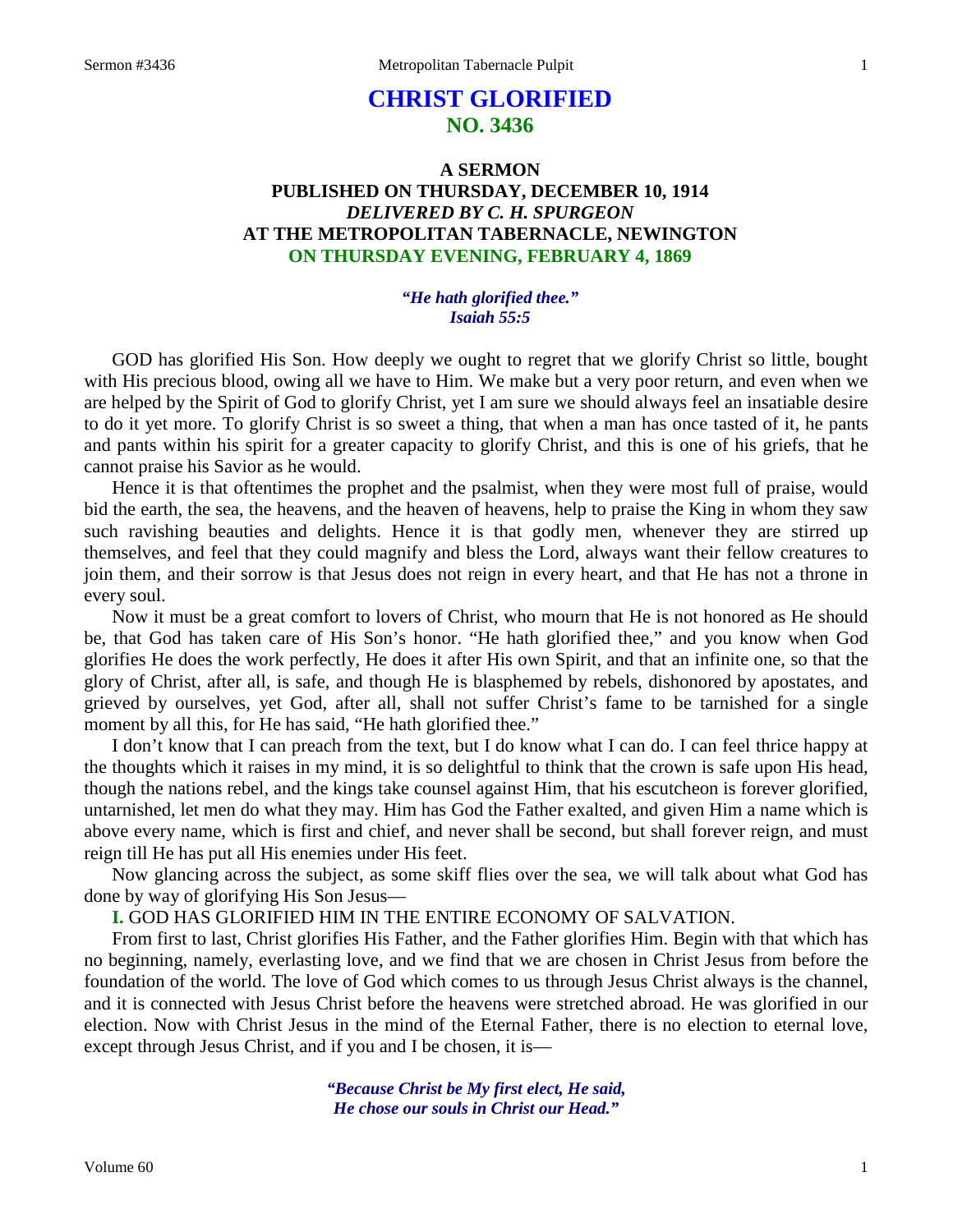#### 2 2 Christ Glorified Sermon #3436

We dare not look into that council chamber unless we knew that Christ was there. We dare not think of the infinite wisdom of God in the arrangement of all things from the beginning, if we did not recollect that Christ was the center of these arrangements, and that as many as have believed on Him were represented in Him in those days before the day star knew its place, or planets ran their round.

God has been pleased to glorify Christ afterwards in all the promises which, one by one revealed the glorious grace of God, from that first promise at the gates of Eden, concerning the seed of the woman, right on until He appeared, the hand that drew back the black curtain that hid the face of God was always the hand of the Crucified, and whenever men come to see anything of the marvelous love and goodness of God, they always behold it in connection with the Messiah, the anointed One yet to come.

God has glorified His Son in *the matter of redemption*. There is no redemption out of Christ, and there is none to help Christ in the matter of redemption. Albeit that Calvary seems to have a black cloud of shame hanging over it, yet is there no spot on earth or heaven more glorious, for there it was that God permitted His Son to bear without assistance the wrath divine which was due to our sins, suffered Him to tread the winepress alone, and would not permit that of the people there should be one with Him, lest the glory should in any way be divided. Christ, and Christ alone, must pay the price of our souls with His own soul.

So onward, if you come to the matter of *our justification* or our acceptance, which sprang out of redemption, God glorified His Son. We are, if pardoned, only forgiven through His blood; if justified, entirely by virtue of His righteousness; if accepted, it is always in the Beloved; if perfected, we are completed in Him, perfect in Christ Jesus.

There is not a single covenant blessing—as I begin at the beginning so may I continue to the close there is not a single blessing in the economy of Christ which comes to us apart from Christ, and as we receive these gifts one by one, the Holy Spirit takes care to make us know this, He empties of self that we may see the fullness of Christ, He kills our pride that we may see the excellency of Christ, He takes away our strength that we may behold the power of Christ.

In the operations of the Holy Ghost within our soul, while they aim at destroying sin, and at many other blessed results, yet have for their first and chief purpose the making Christ glorified in the heart of all His people, in every gift that comes from the hand of the Most High.

Brethren, our preservation, our final perseverance, and every other blessing which is secured to us, and about which we have no doubt, all this comes to us in Him, we are preserved in Christ Jesus. Because He lives, we live also, and only because He lives, and by virtue of our union with Him, we who are the branches continue to bring forth fruit, but if we were separated from Him, we should be only fit to be cast into the fire to be burned.

Right away from the gates of hell, up to the pearly gates of heaven, it is Christ Jesus that is glorified. In every step the believer takes, right out of the slough of despondency, up to the Beulah hilltop of full assurance, and onward still, beyond the clouds, and beyond the stars in the palace of my eternal glory, it will be Christ, and Christ Jesus alone, that shall have all the praise. God has taken care in the planning of the whole economy of Christ, that Jesus Christ should have the pre-eminence.

There is much to talk of there, but think of it, that will be better than my speaking. Turn it over, as Abraham Booth wrote a book, showing the grace of God in all the ways of salvation, so somebody else might write a book showing the glory of Christ in every single part of the way, and if we cannot write such a book, yet at least we must feel precious emotions as we contemplate the whole.

In the next place, God has glorified His Son—

**II.** IN THE MIDST OF THE CHURCH.

The church is to Christ what Eve was to Adam. She was taken out of Christ, she is bone of His bone and flesh of His flesh. As the apostle says, "For this cause shall a man leave his father and mother, and shall cleave unto his wife, and they twain shall be one flesh." This is a great mystery, but I speak concerning what? Concerning matrimony? Yes, in one sense, but not in another sense. Concerning Christ and His church, for your cause did Christ leave His Father, and He came into your world that He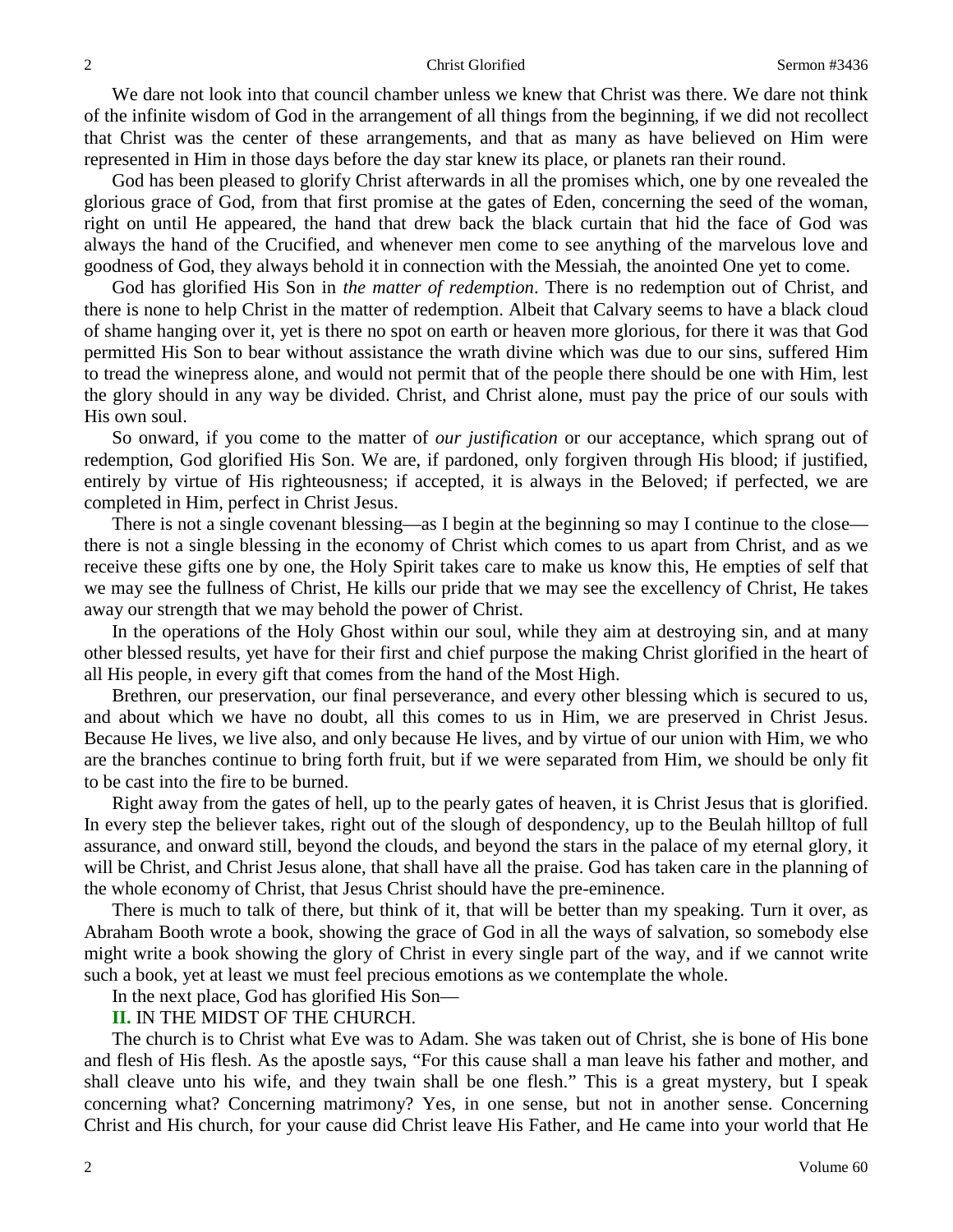#### Sermon #3436 **Sermon #3436** Christ Glorified 3

might be one flesh with His church, she owes all to Him here, her very existence is owing to Christ, as Eve springs from Adam, the church springs out of the loins of Jesus Christ.

Now, beloved, it is meet that, seeing this is the case, *Christ should have no second place in His church,* and certainly no such place has been allotted to Him by the eternal Father. As I can now but speak of the church of God at large, I think I am guided for a moment by an evil spirit standing at my left hand, who points with black fingers over to the city of the Seven Hills, and he says to me, "There is one great supreme ruler, the Vicar of God on earth, behold his splendors, see how they bear him through the streets of Rome upon the shoulders of men, with canopies of silk, smothered with jewels, and with peacock and ostrich feathers. Mark how they swing their censers, and how the multitudes fall down before him, for him has God exalted, for him has God glorified."

Ah! but this is a vain and idle boast, for we read not in any page of this Book of any such exaltation to any being, and where will be found the being that shall dare to take it, unless he shall first become the victim of Satan? Satan said to Christ, "All this will I give you if you will fall down and worship me," and he that has it must have first fallen down and worshipped Satan, or he has no such power among the sons of men.

Now, beloved, Christ did not redeem His church with His blood that the Pope might come in and steal away the glory. He never came from heaven to earth, and poured out His very heart that He might purchase His people that a poor sinner, a mere man, should be set upon high to be admired by all the nations, and to call himself God's representative on earth. Christ has always been the Head of His church.

Why! we have read in history that kings at different times have wished to play the head of the church, and that we owe our Protestantism, as we call it over here, that we owe much of that to the desire of a certain crowned head to become a little Pope over certain dominions. This is very true, but not Henry the Eighth, nor his successor, nor any of those who now live, are more the head of the church than he is God Himself.

It is not possible for any to be head in the church of Christ, but Jesus, Him has God exalted, and made Him to be the Head over all things, and it is usurping the prerogative of Christ for any to suppose they can be head of the church of Christ, for Jesus Christ is the Head, and He alone holds power over ecclesiastical organizations. Over the sacred mystical, blood bought, redeemed, regenerated church of Christ there never can by any possibility be any other Head but Jesus Christ, the Lord Himself.

Now mark, *God has exalted the Lord Jesus Christ in the government of His church*. All authority, all authoritative rules in Zion come through Jesus Christ, all true teachings in Zion come from His lips. We call no man master upon earth, for one is our Master, and that one is Christ. No man is Rabbi in the church, but He is our Rabboni, our Teacher, and all other teachers are thieves and robbers if they teach on their own authority. They only are accepted as the Lord's shepherds, who speak Christ's truth in Christ's name, and in the power of His own Spirit. God has made Christ to rule supremely throughout the church, and in this He has glorified Him.

He has made Him the Head of the church in another respect, *He is the head of all light in the church*. There is no true light in the Christian church, not a single spark of it, but what comes from Christ. All life comes to us from Him. There may be energy in the church of a carnal and fleshly sort, she may have force and power which she derives from men, but this will die and perish, like the grass and the flower of the field.

Vital godliness always proceeds from Jesus Christ, as the branch's life comes from the vine. "Without me, ye can do nothing, but because I live, ye shall live also." He is the life of men, He quickens whom He will, and it is not possible that there should exist even a grain of spiritual life in any human heart, but that which comes to that heart through Jesus Christ.

He is also *the Head over all things in the church, all spiritual things*. The Spirit of God resides in Christ without measure, and He sends forth the Spirit, He gives a Comforter to us. "It pleased the Father that in him should all fullness dwell," and the continuance of the church, and the growth of the church,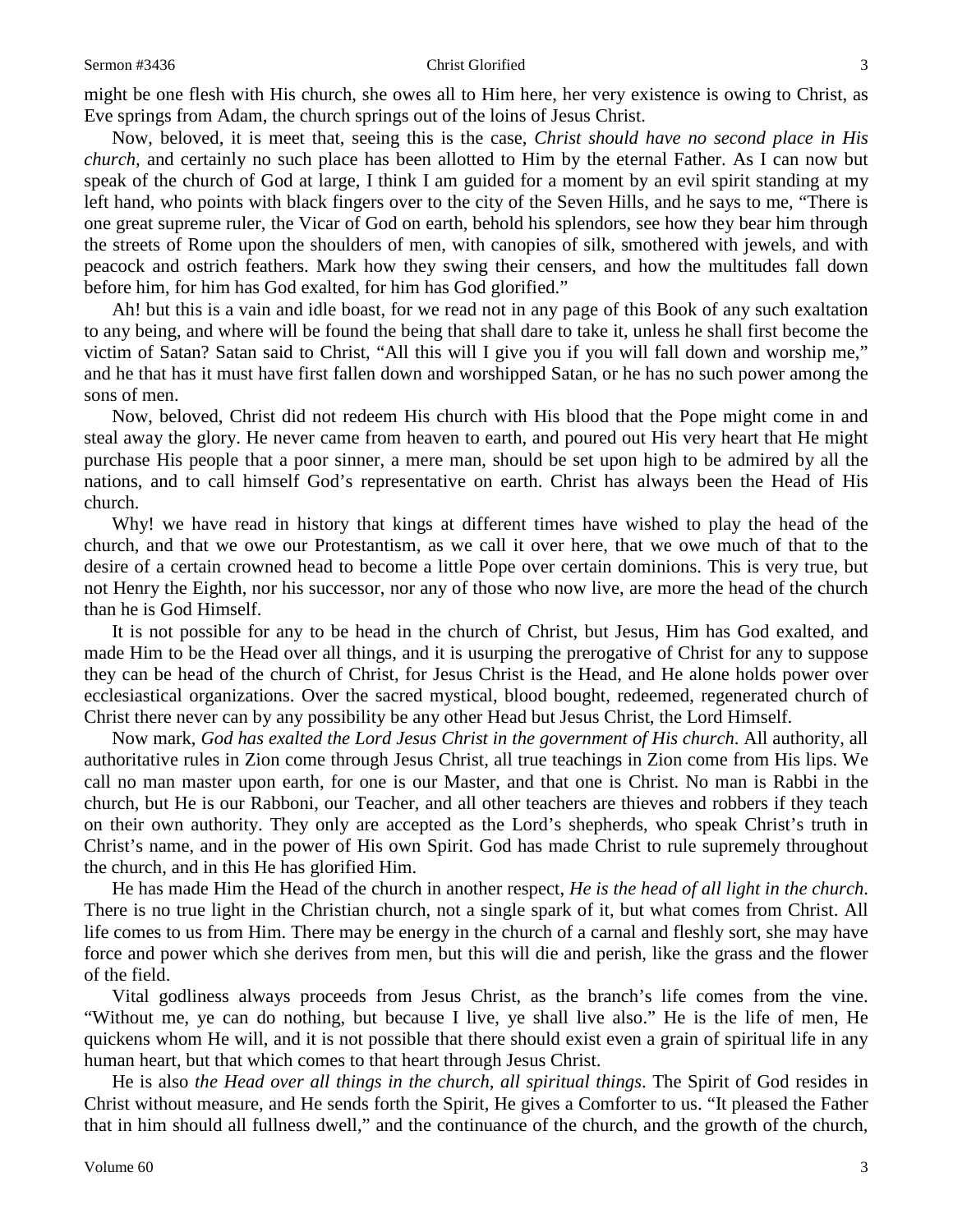and the edification of the church, all sorts of beneficial influences which come to the church, proceed to us through Jesus Christ, the church's covenanted Head.

Now I wish that we should form parts of the true church of Christ, to whatever denominations we may belong. Let us cling closer and closer to our blessed Master, for the secret of union in the church is union with Christ. It is utterly hopeless, brethren, for us to expect, as the world now is and as men now are, that we shall ever all of us agree in our opinions about all things. God never made us such creatures that we could agree in all things.

He has so constituted us, and wisely so, that we, some of us, catch one angle of truth, and others another. To me one doctrine, perhaps, will always stand out much more clearly than certain others. I wish it were not so. I should like to have a mind comprehensive enough to grasp all truth, to attain the completed picture of truth without ever caricaturing a single feature, but I am deeply conscious I am far from being able to do that, and I think, without being censorious, I may say I do not know any of my fellow creatures, but there is in them a warp somewhere or other in the judgment of good men, some mistake of some man which is not an offensive mistake at all.

This is rather an infirmity than a sin, for he follows what he thinks is truth, his eyes are not right, he has got a little squint, and he thinks truth is a thing that it is not, he shoots well, mark you, if the mark were where he thinks it is, but it is not just there, and therefore his arrow does not quite hit the center of the target.

The true place of union will be, mark you, never in the creed, but in Him who is the truth. If we believe in Him, love Him, cling to Him, follow Him, imitate Him, glorify Him, we shall get nearer each other than ever we were, closer to the common center, we must be closer to one another. "I would preach up nothing but Christ, and preach nothing down but sin," said a good old divine, and the good man was right there.

Some old lady who heard of certain high Calvinistic preachers coming to a certain place did not know who they were, or what they were, but she said she thought she liked them because of their names. She misunderstood the words, and she thought they were high Calvary preachers, and anybody who preached high Calvary would suit her if they lifted up the cross of Jesus, and preached up the Master, and glorified His name. If in doubt, this should be the test of the doctrine, does it glorify Christ? This should be the test of all our opinions, do they glorify Christ? For nothing is fit to be within the walls of Zion but that which bows down before Zion's King.

To change the tone, again ringing the same peal of bells, in the third place—

**III.** GOD HAS HIGHLY EXALTED HIS DEAR SON IN THE ACHIEVEMENT OF THE CROSS.

Oh! for a poet's mind and seraph's tongue to speak of the wonders of the cross where Christ the Savior hung and died. He died in shame, this never dimmed His glory, it reveals it to the admiring eyes of all the aged saints, who delight to look thereon. What did Jesus, by His dying a painful death, do for us?

Why, first, as you all know, *He put away all His people's sins*. There are some that think that Christ died to make all men salvable. They may keep their doctrine, it has no charms for me, that Christ died, some think, for all men, and it is a death for every man, I know the Word of God declares, but there is a redemption, there is a redemption far other than that which is universal. He laid down His life for His sheep, He loved His church and gave Himself for it, and there is a people spoken of who are redeemed from among men in quite another sense, in which any redemption was ever made for all men.

Now, beloved, as many as Christ stood for as a substitute, for so many did He take their sins, and although it is written, "The Lord hath laid upon Him the iniquity of us all," for "He was made sin for us," says the apostle, and the sin of His people was actually laid upon Him, imputed to Him, though it was not His, yet He took it for His people, and here is the glory, that all that mass of sin no longer exists, it is gone, He has vanquished the tyrant and "made an end of sin."

What a wonderful word—made an end of it, and brought in everlasting righteousness, He has cast our iniquities into the depths of the sea. The blood of Christ our sins exterminated when He stood in the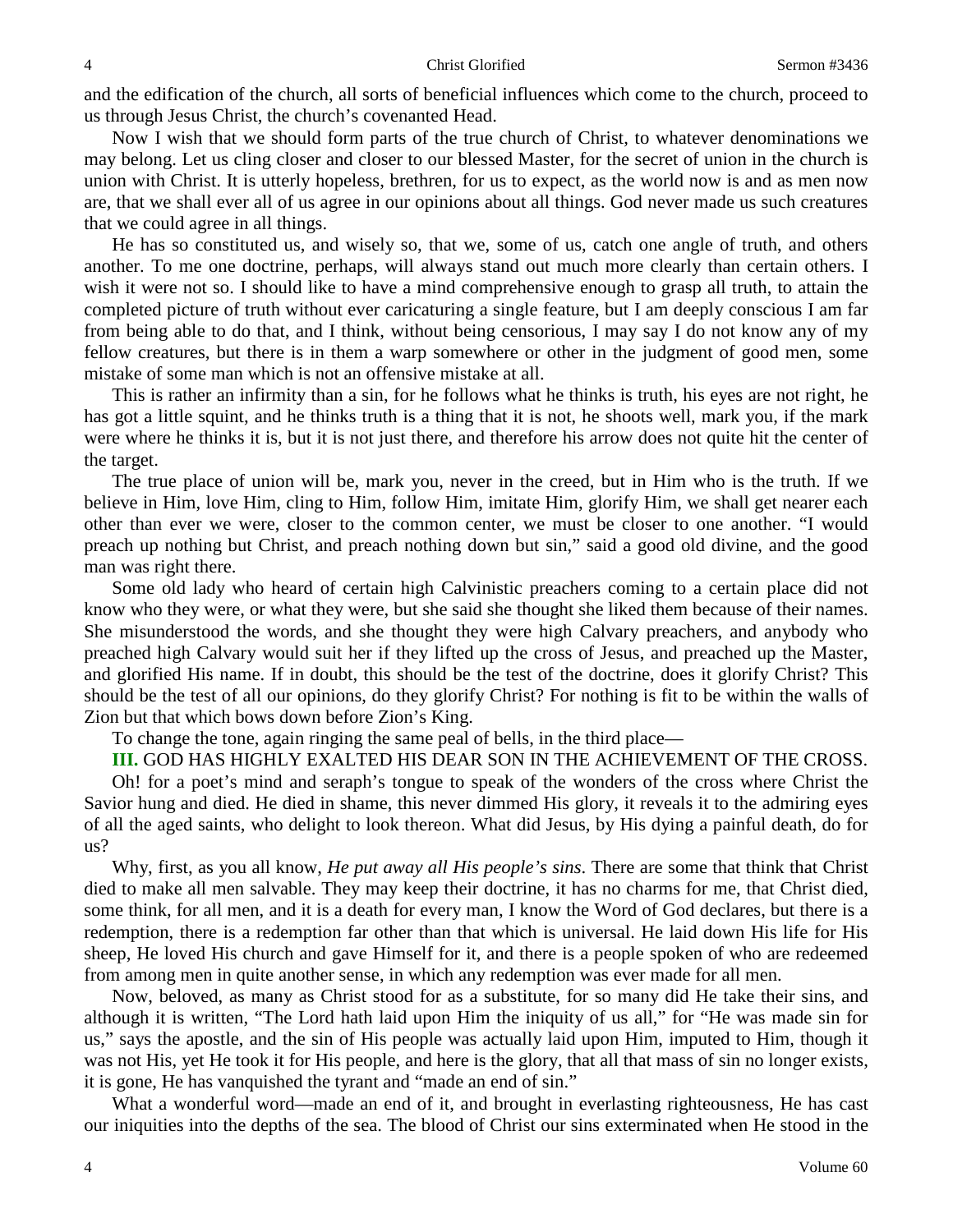stead of His people, He suffered an equivalent for all that was due by them and from them to God, and the debts have ceased to be, for they are all paid and disposed of, no charge being brought against Christ's elect, for, says the apostle, "It is Christ that died; yea, rather that hath risen again." In the morning when the Father raised His Son from the dead, and Jesus stood once more upon earth, no more to die, in that day the sentence went forth, "None shall lay anything to the charge of God's elect."

Oh! what a blessed work was this to do, to take sin away where it never can be found again, to make it to cease to be, to cover it over forever, to blot it out. But this was not all, our Lord by His death destroyed death, and he that has the power over it, and that is the devil.

But let us think, *He disposed of death* first of all. He slept in the tomb, when the morning came the prison door was opened, and He rose the first born from the dead, the first fruits of them that sleep, and the harvest sheaf of all who shall come henceforth from the sepulcher, and so now the tomb is no more a charnel house, a place of ruin, the big imprisoning stone is rolled away. "He that liveth and believeth in Christ shall never die, and he that believeth in him, though he were dead, yet shall he live."

Over yonder cemetery, with its holy memories and long lamented departed, I hear a voice ringing, "Blessed are the dead that die in the Lord: yea, saith the Spirit, for they rest from their labours; and their works do follow them." And in another case, beloved, "I am the resurrection and the life; death is dead." Jesus Christ has accomplished this, and the Father has glorified Him.

And now He has also vanquished, once and for all, for His people, *all the hosts of hell*. Satan is a cruel enemy to the Lord's people, he molests them, he worries whom he cannot devour, but here is our consolation, that he has an invincible enemy. Christ gave Satan every advantage, He met him as an old divine says, "on his own dunghill," He bearded the lion in his den, nay, He bearded him on his own hill. "This is thine own hour," says He, Satan's own hour, and the hour of darkness, but Jesus triumphed, triumphed when the whole artillery of hell was discharged against Him, when all the floods out of the mouth of the dragon were vented forth upon Him, He vanquished all the hosts, and bears the banner of a glorious triumph this day, "having led captivity captive, and ascended up on high."

To tell of all the wonders of the cross of Calvary would take far longer than the time we can allot to it now, but we may sum it all up in the words of the text, "He hath glorified thee." The Father has put many crowns upon the head of Him that wore the crown of thorns.

I wish to ask a minute's attention to the next, namely, that the Father has glorified Christ *in His present power,* the Father sustains Him in the highest heavens among the saints. It is no small glory that Christ should sit at the right hand of the Father, as He does. He was made a little lower than the angels for the suffering of death, but now is crowned with glory and honor, and the loftiest created beings delight to do His commands. He reigns in heaven with scepter undisputed. He says to this one, "Go, and he goeth; to another, come, and he cometh."

His intercession in heaven is part of the glory He has received, as He pleads there like a high priest, He pleads with authority, with a power that is always felt. The blood of Jesus Christ speaks to the heart of God, and no desire of Christ's is un-granted when heard. A case put into Christ's hands always speeds, if we ask the Father in Christ's name, He will do it for us.

I am sure very few of us know this, that if we ask in Christ's name, we ask for Christ's sake, and that is right and good, and that is as far as we get, but do you know the difference? If you go to a man and say, "Give me so and so, for the sake of such a friend, he deserves it of you," that is a good plea, but suppose that friend arms you with this power, and he says, "Now you may go and ask for it in my name, say I sent you, use my name," why, that is more powerful by far, and when each Christian becomes clothed, as it were, with that power from Christ, so that he asks God in Christ's name as though Christ asked, what power is here! And it is part of the glory of Christ that His intercession should thus be so powerful for His people this day.

And brethren, think how the Father has exalted Christ in that at this time *He is receiving every hour some of the purchase of His blood*. I have sometimes tried to picture in my eye the delight of Christ, the gleaming of His eyes of love, as His blood bought ones come home one by one. You know it is His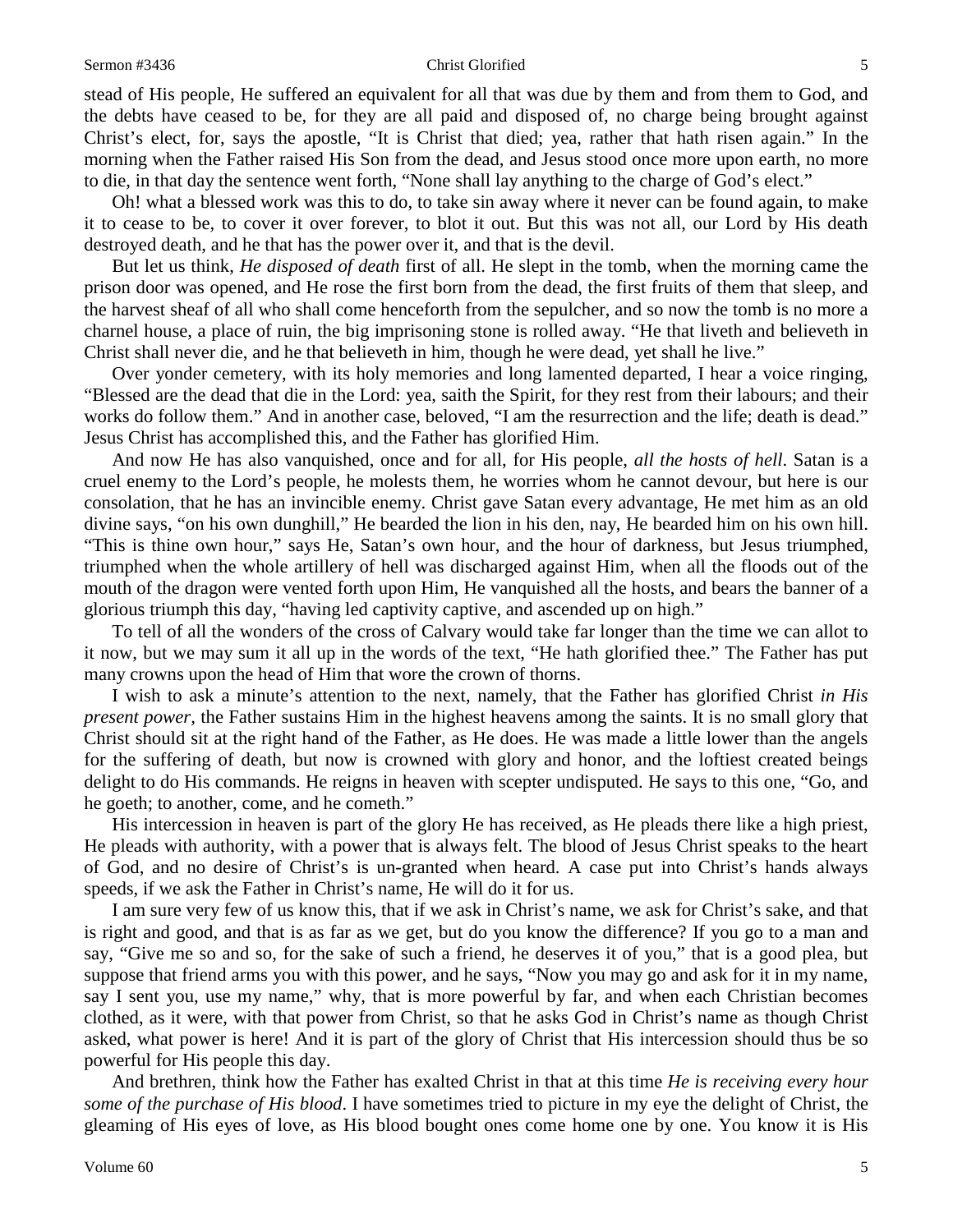prayer, "Father, I will that they also whom thou hast given me be with me where I am." Here they come, one after another, some from this church, one yesterday, two or three a week usually, they come up into the bosom of Christ. You know how the husbandman rejoices as he sees the loaded wagons coming one by one to the barn, but he has sowed, not with blood, though he may have sowed with tears.

You know how you and I rejoice as we think we have been the means of the conversion of someone, but what is the joy of Christ as He sees the perfection of His goodness. Christ is exalted, fresh crowns are laid at His feet, the eternal Spirit, as He brings and conducts the chosen spirit up to Christ, glorifies Him.

And here below, brethren, let us add, as we leave this point, Jesus Christ is glorified *in the power which He possesses in the conversion of souls*. Wherever His name is preached, it becomes like ointment poured forth. I have no belief in the preaching of Christ unsuccessfully. I think a dear brother may preach the Gospel for years and see no conversions, and perhaps there may be none just then, but they will come. I won't say this to myself to comfort myself. I should be afraid I was on the wrong tack if I did not see them, and I would say to those who preach the Master's Word faithfully, "It shall not return unto me void."

Christ is greatly glorified when His Gospel becomes a heart-breaker, like a hammer, when it dashes the rock in pieces and becomes like a fire. Christ is glorified when a harlot gives up her evil trade, when the thief casts down the tools of his infamy, when the drunkard lifts his last dram to his lips, when the blasphemer washes out his mouth, and resolves to drink no more of the wine of cursing. God grant us that we may ever pray that God will glorify Christ in marvelous and manifest conversions, extraordinary sinners, being snatched from between the teeth of the old lion, and made to dedicate the rest of their days to King Jesus.

Now to close—

## **IV.** GOD HAS GLORIFIED CHRIST IN HIS KINGDOM.

We have already said that Christ is glorified in His spiritual kingdom in the midst of Zion. One is tempted to enlarge on that. The king is always glorious when he rules his people by good laws, when he has a happy and prosperous people. And our Lord Jesus Christ rules us with the best of laws, and happy are the citizens of the new Jerusalem.

> *"The King is glorious, When in war He is victorious."*

And when He is beloved of His subjects, He certainly is victorious in war. The spoils belong to Him, all the virgins love Him, and the saintly sons consecrate their purest affections to Him. Jesus Christ is exalted in His church, then, *as a King upon His throne,* and there God gives Him glory for the present among the nations. Christ's glory is not revealed as we desire it, though He rules by moral influence, and the government is upon His shoulders, perhaps, if our eyes were opened, we should see in the progress of civilization and the various changes which have taken place in this world, much more of the influences of Christianity, and certainly of the power of Christ than we have been able to perceive at all times.

Perhaps God is writing now, and has been during this last six thousand years, a wonderful drama, at the clearing up of which it will be seen from the first stroke of His pen to the last, God has glorified Christ. It may be so that the shaking of the nations, the revolutions, and even the bloody wars, shall all be compassed, and the one great whole of which it might be said at the commencement, as Virgil does in song—

## *"Arms and the man I sing."*

It may be that He has written a great epic concerning the warfare of the righteous against evil, and the conquest of the mighty men. He has yet to restore this world, and make it brighter than it was before, and beloved, that *God will exalt Christ in the latter days,* let us never doubt that for a moment, and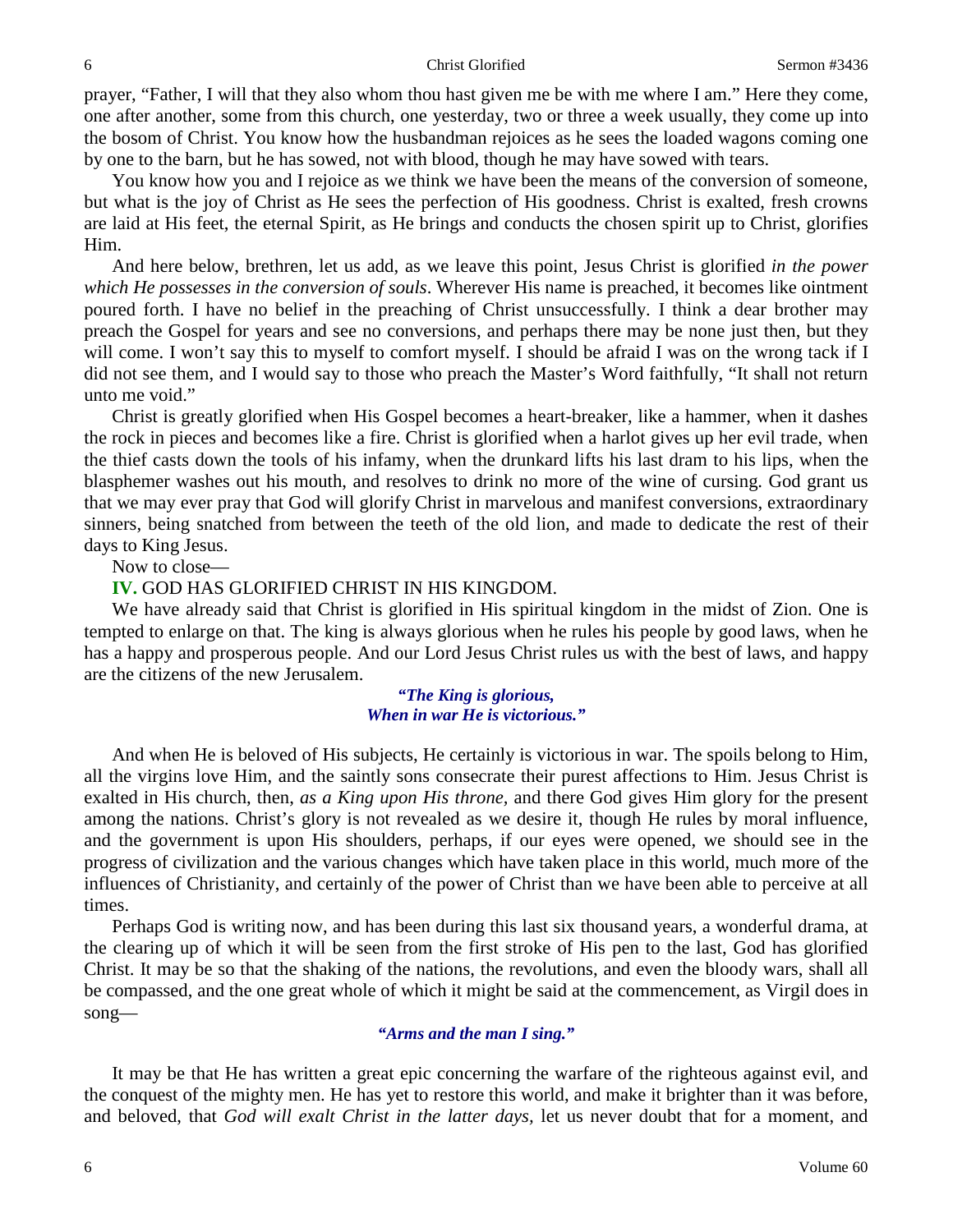#### Sermon #3436 **Christ Glorified** 7

though men prophesy, making a profit by their prophecies, and are for everlasting muddling and unsettling weak minds by their silly predictions, let us still hold to it that this world belongs to Christ, who bought it with His precious blood, and He will have it, every inch, and there is not a corner where the dark places of cruelty shall remain, not a spot where an idol shall hold its throne, not a hill or valley where superstition shall be permitted to linger.

We have but to wait, maybe we shall be gathered to our Father to wait in serener places than this, for it is ordained, and none shall stay its coming, when Christ shall reign upon earth with His ancient glory, and the whole earth, once an Augean stable, shall be cleansed by its Hercules, who shall make the stream of His blood to run through it, and make it pure, glorified, and consecrated.

And in that day the scepters shall be gathered with them that remain, and crowns of kings shall be joyfully laid at His feet, and we shall understand the full meaning of the title, "King of kings and Lord of lords." Oh! how we will salute Him in that day when we shall rise to participate in the splendors with those who are alive and remain.

Dear friends, those who are asleep shall rise to participate in all the splendor of that blessed land of King Jesus. My Father hath exalted Thee; to Thee, Thy Master's children bow. The sun and the moon bow down before Thee; Thou shalt reign, and we shall reign with Thee; our reign being to behold Thy reign; our glory being to participate in Thy glory. We shall be like Thee, for we shall see Thee as Thou art. May God grant us grace to have our share in that blessed advent, and He shall be blessed.

But now just one word more. God will glorify Christ, mark you, as He has done. Are we prepared to do the same, my dear brother and sister? Let us aim to glorify Christ, and shall I tell you how you may do it, for there are many small ways of doing it, not small in themselves, but only small comparatively.

You can glorify Christ by your holy living, by your labors for His kingdom, by your liberality, or if you want to do the greatest work to glorify Christ, you know what it is. Why, it is to trust Him altogether with all your concerns. Nothing glorifies Christ more than that. Now just lean your whole weight on Him, and with a faith that does not stagger, rely on the efficacy of His blood, the power of His arm, the love of His heart, the immutability of His affections, and the divinity of His presence, lean on Him, rest on Him.

A poor dependent creature cannot glorify God anyhow better than by trusting Him. This is the work of God, you know, this is a Hebraism, for the greatest work of all, this is *the* work of God, the Godlike work, the work. But what a mercy there is such a way for poor creatures like us, of glorifying Christ by trusting Him.

> *"The best return for one like me, So wretched and so poor, Is from His gifts to draw a plea, And ask Him still for more."*

One other remark, and that is, if you don't glorify Jesus Christ willingly and cheerfully by such a trust, He will be glorified even in your condemnation. In the day of His appearing, you that have heard the Gospel, for I speak to you only, if you reject Him, you will have yet to minister to His honor. "Kiss the Son, lest he be angry and ye perish from the way, if His wrath is kindled but a little. Blessed are all they that put their trust in Him."

But if you trust Him not, here is the alternative, He shall "break the nations with a rod of iron; he shall dash them in pieces like a potter's vessel." How stands it with you? Will you be able to endure that iron rod? Will you be able to endure the breaking, when first the body shall be broken, and then the soul to shivers, like a potter's vessel? Be wise, therefore, oh! ye kings and ye men, sons of the earth, be wise, bow before Him, accept Him as your King. God will thus be glorified by the work of Christ, and if it be not so, He will be glorified by the aid of justice, which may the Lord forbid in the case of any one of us. Amen.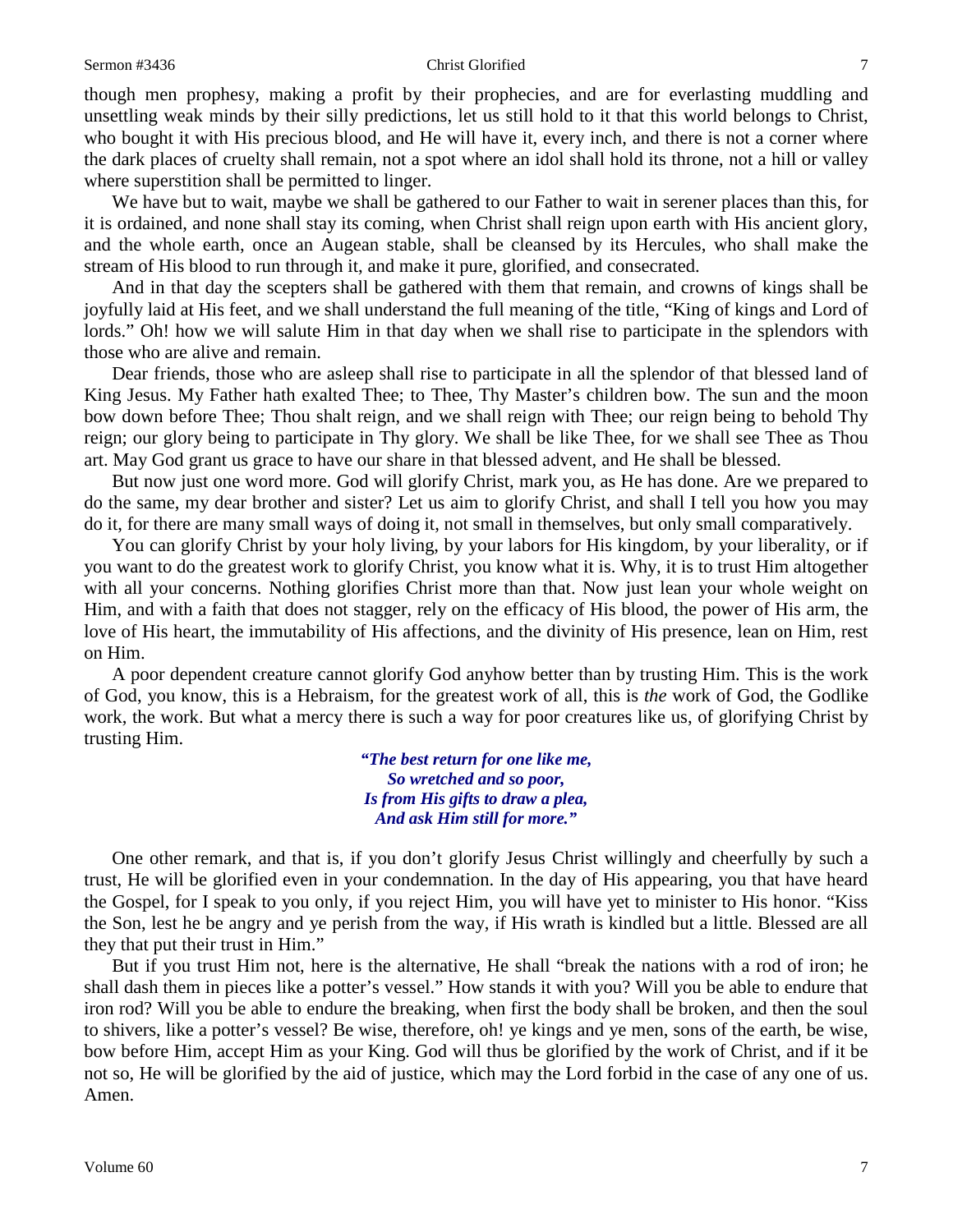## **EXPOSITION BY C. H. SPURGEON**

## *ISAIAH 53*

## **Verse 1.** *Who hath believed our report? and to whom is the arm of the LORD revealed?*

The prophet seems to speak in the name of all the prophets, lamenting the general unbelief concerning Jesus Christ, the Son of God. The report concerning Him is very clear. It comes from God, it is for our salvation, and yet how many disbelieve it! In fact, all do. Until the arm of the Lord is revealed, until He works upon the hearts of men, and they are led to believe in Jesus. And here is the difficulty of belief.

# **2.** *For he shall grow up before him as a tender plant, and as a root out of a dry ground: he hath no form nor comeliness; and when we shall see him, there is no beauty that we should desire him.*

There was nothing about Jesus Christ to attract the attention of those who look for pomp and splendor. His religion is all simplicity, it is plain truth, there is nothing about it that is gorgeous to attract those who look after ritualistic vanities. To the most of men there is no beauty in Him that they should desire Him.

**3.** *He is despised and rejected of men; a man of sorrows, and acquainted with grief: and we hid as it were our faces from him; he was despised, and we esteemed him not.*

It was so with Jesus when He was here. He was the greatest of all sufferers, there were few that followed Him, some of those who did betrayed Him. There were few who would stand up for Him, He met everywhere with a repulse, and yet He came on an errand of love. He needed not to have come at all. Heaven surely was large enough for Him, but such was His pity for the dying sons of men that He must needs strip off His royal robes and put on the robes of our mortal flesh.

**4-5.** *Surely he hath borne our griefs, and carried our sorrows: yet we did esteem him stricken, smitten of God, and afflicted. But he was wounded for our transgressions, he was bruised for our iniquities: the chastisement of our peace was upon him; and with his stripes we are healed.*

He had not a pang to suffer on His own account, nothing to cause Him grief in anything He had done—

> *"For sins not His own, He died to atone; Was love or was sorrow like this ever known?"*

Scarcely for a righteous man will one die; yet, peradventure, for a good man some would even dare to die. But God commendeth His love toward us, in that, while we were yet sinners, Christ died for us.

**6.** *All we like sheep have gone astray; we have turned every one to his own way; and the LORD hath laid on him the iniquity of us all.*

Taken the full load of sin, the whole mass of human guilt, and placed it upon Him. He was perfectly innocent, and yet was the sin of man heaped upon Him. He was our substitute, standing in our stead, a wondrous truth was this!

**7.** *He was oppressed, and he was afflicted, yet he opened not his mouth: he is brought as a lamb to the slaughter, and as a sheep before her shearers is dumb, so he openeth not his mouth.*

And you know right well that our Master would not speak when He was charged before Pilate and Herod, He was eloquent—more eloquent in His silence than if He had used His ordinary language, which was wonderful, for "never man spake like this man," and yet never man was silent as He for our sake.

**8-10.** *He was taken from prison and from judgment: and who shall declare his generation? for he was cut off out of the land of the living: for the transgression of my people was he stricken. And he made his grave with the wicked, and with the rich in his death; because he had done no violence, neither was any deceit in his mouth. Yet it pleased the LORD to bruise him; he hath put him to grief: when thou shalt*